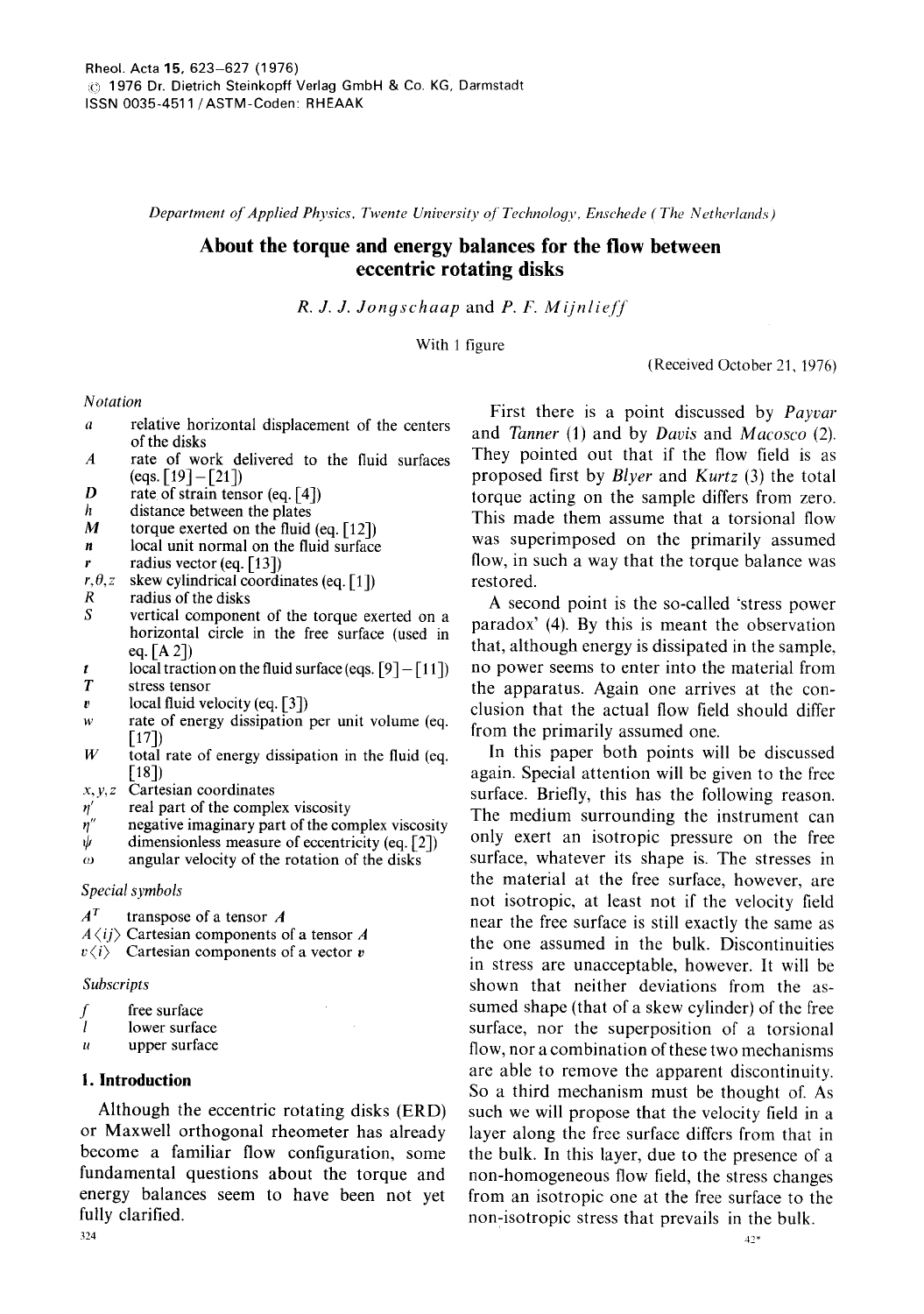Ifthe free surface layer in which this happens is relatively thin, the stress it delivers to the bulk may, formally, be treated as being exerted on the free surface itself, by a two-dimensional skin.

Prior to discussing how the actual flow field might be we will show that if the stresses at the free surface are taken into account no inconsistencies in the torque and energy balances exist.

## **2. Preliminaries**

The essential features of the ERD-flow are shown in fig. 1. A Cartesian coordinate frame (fixed in space) is located with its origin in the center of the lower disk and its z-axis perpen-



Fig. 1. Geometry of the ERD-flow.

dicular to it. The upper disk is shifted with respect to the lower one by an amount a in the  $y$ -direction; the distance  $h$  between the plates is kept constant. The upper disk is driven at a constant angular velocity  $\omega$ , the lower disk is assumed to follow at the same speed. Besides the Cartesian coordinates we also use coordinates r,  $\theta$  and z, defined by:

$$
x = r \cos \theta,
$$
  
\n
$$
y = r \sin \theta + \psi z,
$$
  
\n
$$
z = z
$$
 [1]

where

$$
\psi = \frac{a}{h} \,. \tag{2}
$$

In this paper we only consider the case that inertia effects can be neglected; therefore Cartesian components of the velocity field are assumed to be given by (3):

$$
\mathbf{v} = (-\omega y + \omega \psi z, \omega x, 0). \tag{3}
$$

A discussion of the influence of inertia effects on the velocity fields has been given by *Abbott*  and *Walters* (7) and recently also by *Waterman* (8).

The Cartesian components of the rate of strain tensor  $D$ , defined as

$$
D = \frac{1}{2} (\text{grad } v + (\text{grad } v)^T), \qquad [4]
$$

become:  
\n
$$
[D \langle ij \rangle] = \begin{bmatrix} 0 & 0 & \frac{1}{2} \omega \psi \\ 0 & 0 & 0 \\ \frac{1}{2} \omega \psi & 0 & 0 \end{bmatrix}.
$$
 [5]

The shape of the free surface is assumed (5) to be that of a skew cylinder with radius  $R$ around the axis  $r = 0$ ; its Cartesian coordinates are given by:

$$
x = R \cos \theta
$$
  
y = R \sin \theta + \psi z [6]  
0 \le \theta \le 2\pi, 0 \le z \le h.

The Cartesian components of the unit normal  $\mathbf{n}_f$ on this surface are:

$$
\mathbf{n}_f = \left[ \frac{\cos \theta}{\sqrt{1 + \psi^2 \sin^2 \theta}}, \frac{\sin \theta}{\sqrt{1 + \psi^2 \sin^2 \theta}}, -\frac{\psi \sin \theta}{\sqrt{1 + \psi^2 \sin^2 \theta}} \right].
$$
 [7]

Since inertia effects are neglected the pressure term in the stress response will be chosen to be equal to zero. In the region of linear viscoelastic response the stress tensor then becomes (6):

$$
\begin{bmatrix} T \langle ij \rangle \end{bmatrix} = \begin{bmatrix} 0 & 0 & \omega \psi \eta' \\ 0 & 0 & \omega \psi \eta'' \\ \omega \psi \eta' & \omega \psi \eta'' & 0 \end{bmatrix}
$$
 [8]

in which  $\eta'$  and  $\eta''$  are, respectively, the real and the negative imaginary part of the complex viscosity.

From [8] the stresses  $t_u$  and  $t_l$  on the upper and the lower surface of the fluid are seen to be

$$
\mathbf{t}_{u} = \mathbf{T} \cdot \mathbf{n}_{u} = (\omega \psi \eta', \ \omega \psi \eta'', \ 0), \qquad [9]
$$

$$
\mathbf{t}_l = \mathbf{T} \cdot \mathbf{n}_l = (-\omega \psi \eta', -\omega \psi \eta'', 0), \quad [10]
$$

respectively, whereas  $-$  by [7] and [8]  $-$  the stress on the free surface becomes: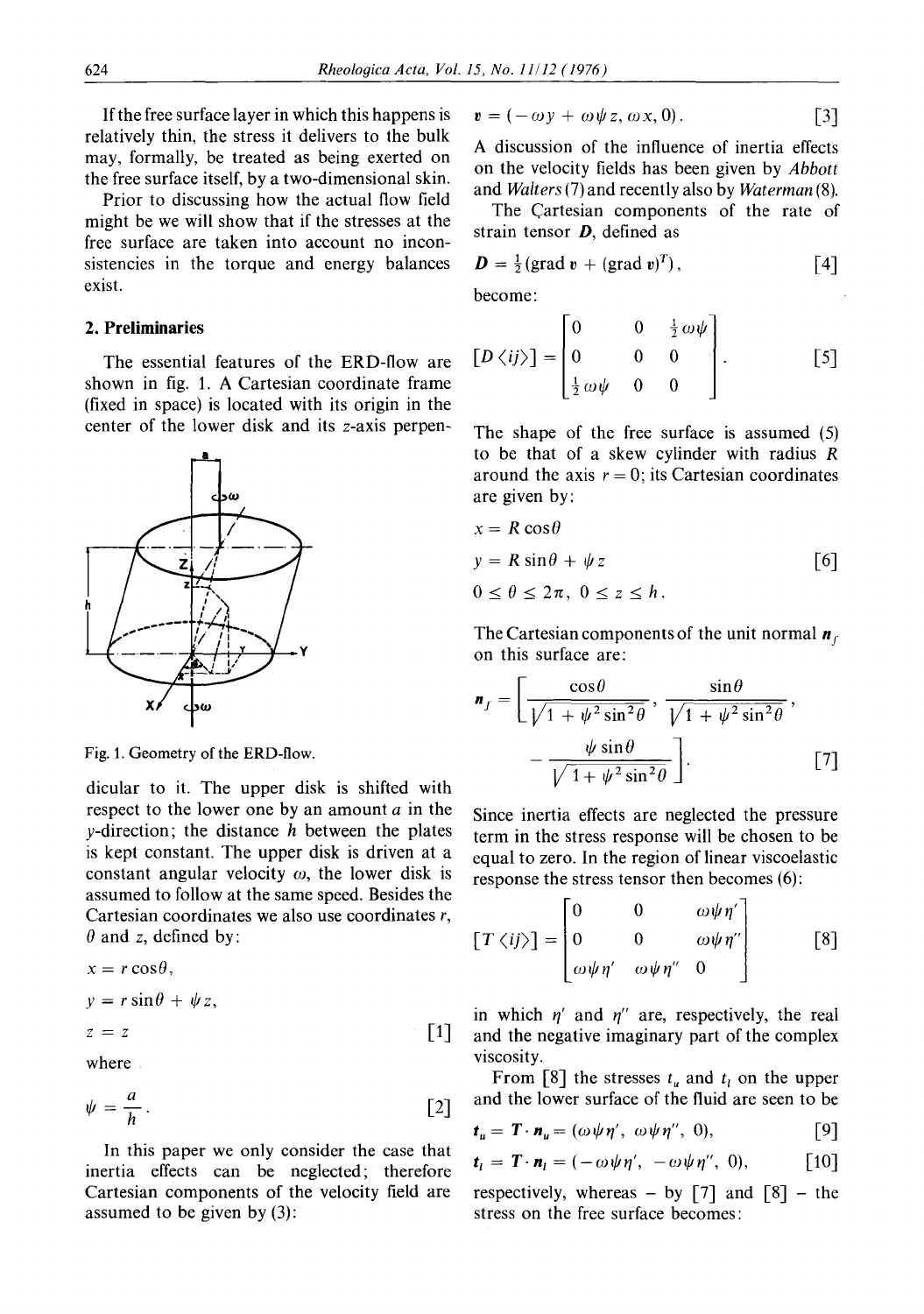$$
\boldsymbol{t}_{f} = \boldsymbol{\Gamma} \cdot \boldsymbol{n}_{f} = \left[ \frac{-\omega \psi^{2} \eta' \sin \theta}{\sqrt{1 + \psi^{2} \sin^{2} \theta}}, \frac{-\omega \psi^{2} \eta'' \sin \theta}{\sqrt{1 + \psi^{2} \sin^{2} \theta}}, \frac{\omega \psi (\eta' \cos \theta + \eta'' \sin \theta)}{\sqrt{1 + \psi^{2} \sin^{2} \theta}} \right].
$$
 [11]

Since no forces are delivered to the free surface and a stress given by  $\lceil 11 \rceil$  is required, there is a discontinuity of stress at that surface. So, as it has been mentioned in the Introduction, there should be a mechanism which removes this discontinuity. For the moment we will bypass the questions about the nature of such a mechanism, and investigate the case that the stress given by  $\lceil 11 \rceil$  is indeed exerted on the free surface; the shape of this surface is supposed to be given by eq.  $[6]$ .

### 3. Torque balance

The torque with respect to the center of the lower disk on any of the surfaces S of the fluid may be calculated from

$$
M = \int_{S} r \times t \, dS \,, \tag{12}
$$

in which  $r$  is the radius vector pointing from the origin to a point of the surface:

$$
\mathbf{r} = (x, y, z) = (r \cos \theta, r \sin \theta + \psi z, z).
$$
 [13]

With  $\lceil 12 \rceil$  the z-component of the torque on the upper surface of the fluid is calculated to be

$$
M_u \langle z \rangle = \int_0^R \int_0^{2\pi} {\omega \psi \eta'' r \cos \theta - \omega \psi \eta' \over (r \sin \theta + \psi h) r dr d\theta}
$$
  
=  $-\pi R^2 \psi^2 h \omega \eta' ;$  [14]

on the lower surface:

$$
M_1 \langle z \rangle = \int_{0}^{R} \int_{0}^{2\pi} {\omega \psi \eta'' r \cos \theta - \omega \psi \eta' r \sin \theta}
$$
  
 
$$
\cdot r dr d\theta = 0 ; \qquad [15]
$$

and on the free surface:

$$
M_f \langle z \rangle = \int_{0}^{2\pi} \int_{0}^{R} \{-\omega \psi^2 \eta'' \sin \theta R \cos \theta
$$
  
+  $\omega \psi \eta' \sin \theta (R \sin \theta + \psi z) \} R d\theta dz$   
=  $\pi R^2 \psi^2 h \omega \eta'.$  [16]

Here  $\lceil 11 \rceil$  has been used, in combination with the fact that an infinitesimal element of the free surface is given by  $\sqrt{1 + \psi^2 \sin^2 \theta} R d\theta dz$ .

We see that when only the tractions on the disks are considered the torque [14] is not compensated. It was for this reason that Payvar and Tanner (1), and Davis and Macosco (2), assumed that a torsional flow, leading to an additional torque on the upper disk equal and opposite to  $M_u \langle z \rangle$  given by eq. [14], was superimposed on the velocity field [3]. From [16], however, it is clear that in the case considered here the required compensation is taken care of by the stresses on the free surface.

### 4. Energy balance

The rate of energy dissipation in the ERDflow is calculated from  $\lceil 5 \rceil$  and  $\lceil 8 \rceil$  to be per unit volume

$$
w = \sum_{i,j} T \langle ij \rangle D \langle ij \rangle = \omega^2 \psi^2 \eta'
$$
 [17]

and for the total amount of fluid:

$$
W = \pi R^2 h \omega^2 \psi^2 \eta'.
$$
 [18]

On the other hand by [3] and [9] the rate of work done on the upper surface of the fluid becomes

$$
A_u = \int_{S_u} \mathbf{v} \cdot \mathbf{t}_u dS_u
$$
  
= 
$$
\int_{S_u} \{(-\omega y + \omega \psi h) \omega \psi \eta' + \omega^2 \psi x \eta''\} dS_u
$$
  
= 
$$
\int_{0}^{R} \int_{0}^{2\pi} (-\omega^2 \psi \eta' r \sin \theta
$$
  
+ 
$$
\omega^2 \psi \eta'' r \cos \theta) r dr d\theta = 0.
$$
 [19]

In the same way the rate of work delivered to the lower surface of the fluid is found to be

$$
A_l = \int_{S_l} \mathbf{v} \cdot \mathbf{t}_l = 0. \tag{20}
$$

This seems to bring us the paradoxical result that energy is dissipated in the material although no power seems to enter into it from the apparatus. We still have to calculate, however, the contribution  $A_f$  of the free surface to the rate of work done on the material. Using [3] and  $\lceil 11 \rceil$  this is calculated to be

$$
A_{f} = \int_{S_{f}} \mathbf{v} \cdot \mathbf{t}_{f} dS_{f}
$$
  
= 
$$
\int_{0}^{d} \int_{0}^{2\pi} \{(-\omega(R \sin \theta + \psi z) + \omega \psi z) - (-\omega \psi^{2} \eta' \sin \theta) + (\omega R \cos \theta) - (-\omega \psi^{2} \eta' \sin \theta)\} R d\theta dz
$$
  
= 
$$
\pi R^{2} \hbar \omega^{2} \psi^{2} \eta', \qquad [21]
$$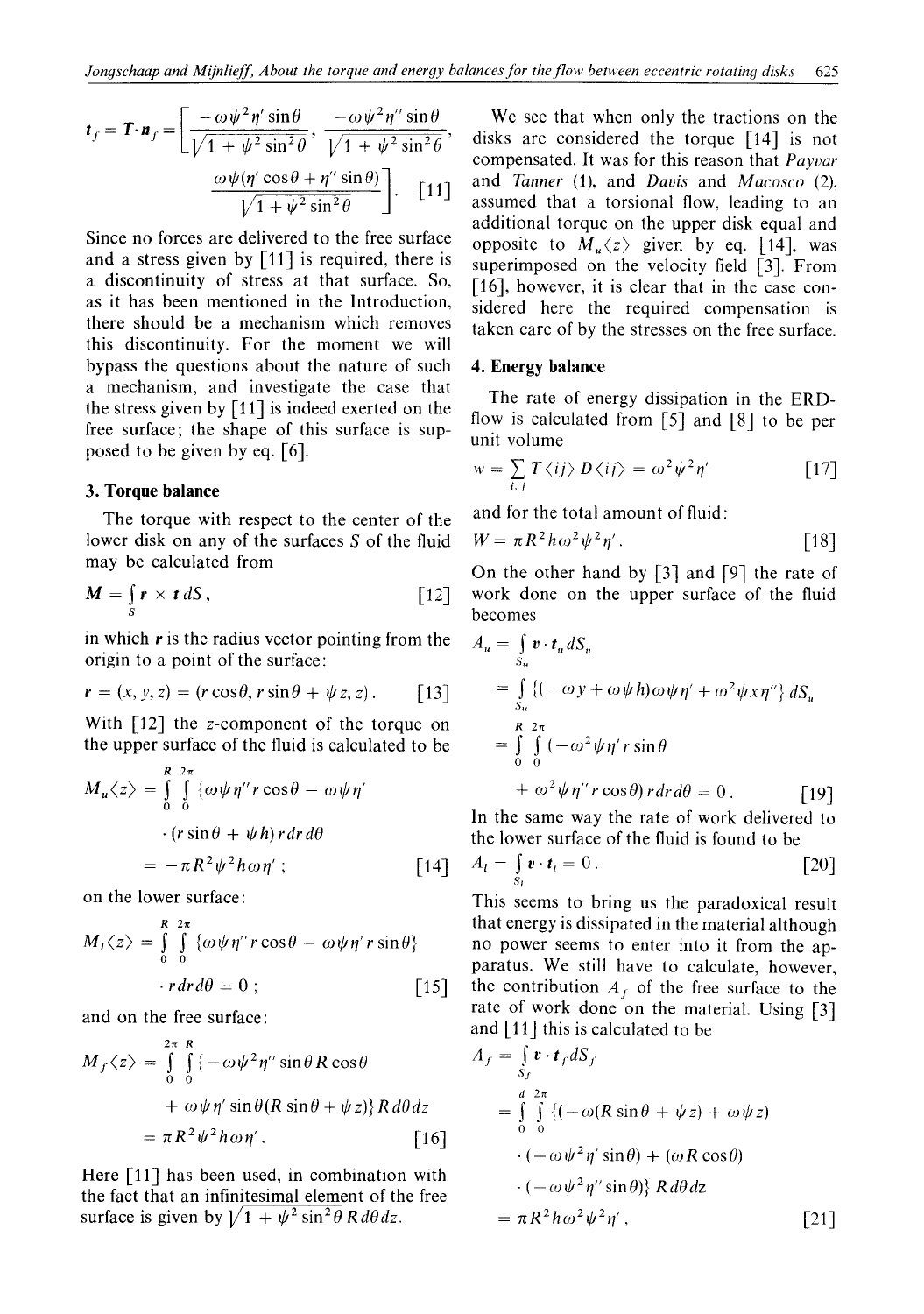which indeed equals the total rate of energy dissipation [18].

### **5. Discussion**

In the preceding sections it has been shown that the balances of torque and energy are satisfied, provided the flow field is as given by [3] and the free surface has a shape described by  $\lceil 6 \rceil$ . The role of the free surface appeared to be essential: the stresses at this surface were able to compensate the torque exerted on the sample by the upper plate. Furthermore all the energy dissipated in the sample appeared to have entered as work done on it by stresses on the free surface.

So the assumptions used do not lead to internal contradictions. This, however, does not mean that those assumptions are correct. First it should be remembered that the surroundings in which the pressure is isotropic are not able to do work on the sample. This means that the energy entering the sample through the free surface must in some way be delivered to it by the upper and/or the lower disk. In the Appendix the forces that should be delivered by the disks to the free surface in order that the stresses at the free surface are as given by [11] are calculated. Again, internally the picture appears to be consistent.

Remains, however, the question whether a free surface may indeed be supposed to be able to produce the stresses that are required to maintain the local force equilibrium between the sample and its surroundings. A mechanism which can produce a certain type of stress is interfacial tension. If the surface is curved, at proper values of the interfacial tension and of the local curvatures of the surface a stress parallel to the local normal on the surface may be compensated. Stresses which are not parallel to the surface normal, however, cannot be compensated by the surface tension mechanism.

From the eqs. [11] and [7] we see that in our case  $t_f$  and  $n_f$  are not parallel to each other. Stronger even, it is impossible to find a smoothly curved shape of the free surface such that  $t_f$ and  $n_f$  are parallel in every point of it. The reason for this is that the stress tensor  $T$ , given by [8], does not depend on place and has, in general, non-equal principal values. The vectors  $t$  and  $n$  are therefore only parallel to each other along three sets of mutually perpendicular flat

planes. A similar statement can be made for the ERD-flow with a superimposed torsional flow, which has been proposed in the references (1) and (2).

So we must decide that, whether the flow field in the bulk is as assumed primarily or modified in the way mentioned above, a mechanism which is not provided by surface tension alone is required to take care of the discontinuity of the stress in the plane formed by the free surface. Such a mechanism might be provided by a deviation of the flow field in a relatively thin layer of the material along the free surface from the flow field in the bulk of the sample. These deviations should be such that **-** in agreement with the constitutive equation of the material - the stress changes from purely isotropic at the free surface itself to a stress in the bulk as given by [11]. In that case the upper disk still does not do work on that part of the upper boundary of the material in which the supposed bulk flow prevails. But it does do work on the narrow outer ring of the sample in which the flow deviates from this. This picture is still consistent with our statement that energy can enter into the (bulk of the) sample through that part of its surface which is not in contact with the plates.

In the foregoing we have emphasized the role of the free surface in the force and energy balances. One of our conclusions was that a superposition of a torsional flow on the primarily assumed bulk flow (3) could, alone, not provide a mechanism to take care of the stress discontinuity at the free surface. It is not unlikely, however, that in reality both 'deviations'  $-$  a superimposed torsional flow in the bulk and deviations of the velocity field in the free surface  $layer - are present at the same time. As a matter$ of fact, experiments by *Payvar* and *Tanner* (1) have demonstrated a velocity lag between the upper and lower disk, with a magnitude in accordance with the value calculated on the basis of an assumed superimposed torsional flow, does exist. Their experiments, however, were carried out with a 'cup-like' lower disk. So in this case there is no free surface of the kind considered in the present paper. Similar experiments reported by *Davis* and *Macosco* (2), however, were carried out with a regular flat lower disk and there, too, a velocity lag between the disks of about the predicted magnitude is shown. But in this case there seems to remain a